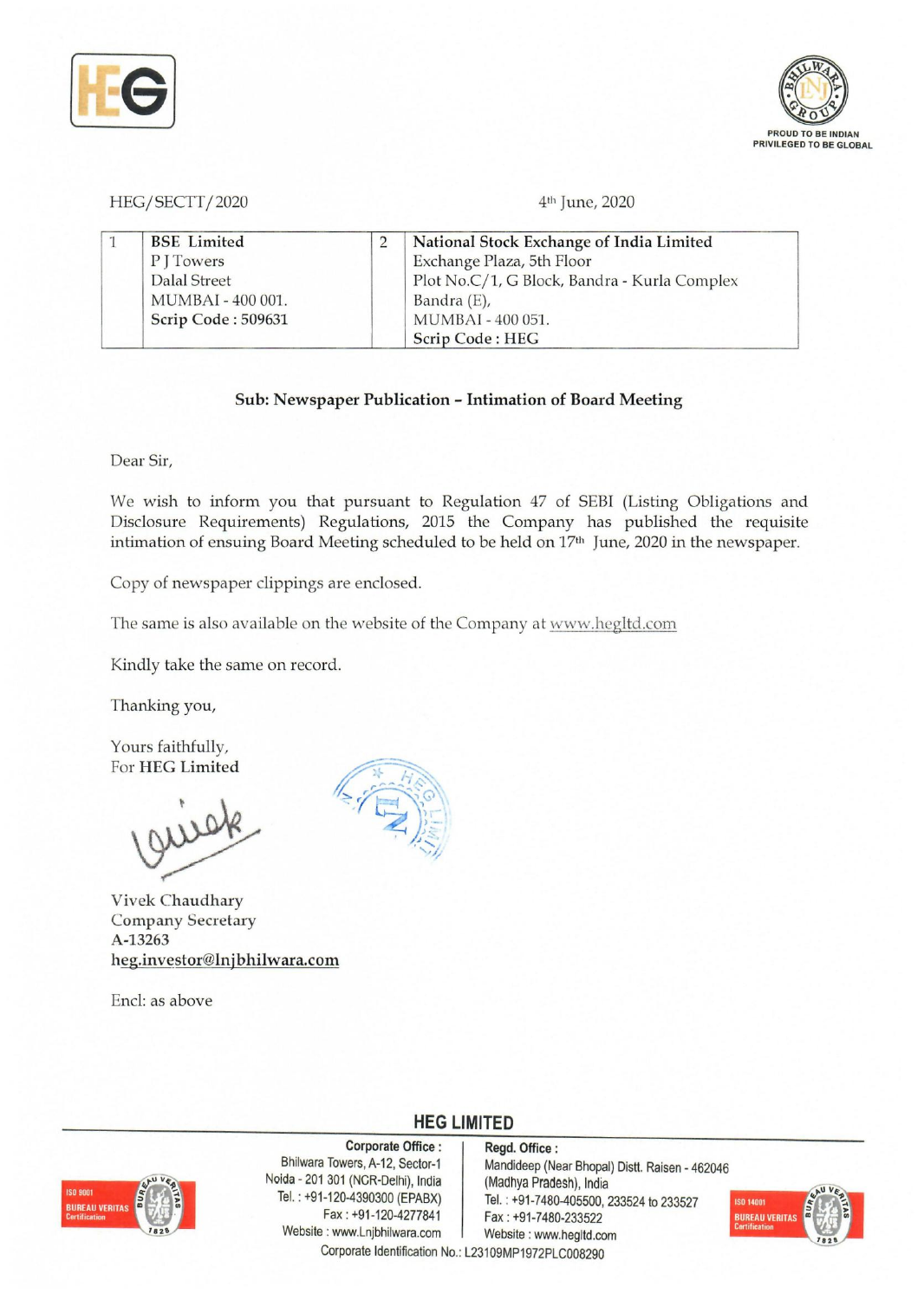| <b>Business Standard</b>                                                                                                                                                                                                                                                                                                                                                                                                                                                              | All Editions | 04-06-2020                                        |  |  |  |  |
|---------------------------------------------------------------------------------------------------------------------------------------------------------------------------------------------------------------------------------------------------------------------------------------------------------------------------------------------------------------------------------------------------------------------------------------------------------------------------------------|--------------|---------------------------------------------------|--|--|--|--|
| <b>G</b> HEG LIMITED                                                                                                                                                                                                                                                                                                                                                                                                                                                                  |              |                                                   |  |  |  |  |
| Regd. Off.: Mandideep (Near Bhopal) Distt. Raisen-462046, (M.P.)<br>Tel.: 07480-233524, 233525; Fax: 07480-233522<br>Corp. Off.: Bhilwara Towers, A-12, Sector-1, Noida-201301, (U.P.)<br>Tel.: 0120-4390300 (EPABX); Fax: 0120-4277841<br>Website: www.hegltd.com; E-mail: heg.investor@Injbhilwara.com<br>CIN:L23109MP1972PLC008290<br><b>NOTICE</b><br>Notice is hereby given that a meeting of the Board of Directors<br>of the Company is scheduled to be held on Wednesday, the |              |                                                   |  |  |  |  |
| 17 <sup>th</sup> day of June, 2020, inter-alia for the following purposes:<br>To consider, approve and take on record, the Audited Financial<br>1.<br>Results (Standalone & Consolidated) of the Company for the<br>quarter and Financial Year ended 31 <sup>st</sup> March, 2020.                                                                                                                                                                                                    |              |                                                   |  |  |  |  |
| To consider and recommend the payment of Final Dividend,<br>2.<br>if any, on the Equity Shares of the Company for the Financial<br>Year ended 31 <sup>st</sup> March, 2020.                                                                                                                                                                                                                                                                                                           |              |                                                   |  |  |  |  |
| Further, the closure of Trading Window for the purpose of<br>Trading in the Shares of the Company by its Insider and their<br>immediate relatives has already been in operation with effect from<br>1st April, 2020 and shall remain closed till 19th June, 2020. Please<br>note that the trading window shall re-open from 20th June, 2020.                                                                                                                                          |              |                                                   |  |  |  |  |
|                                                                                                                                                                                                                                                                                                                                                                                                                                                                                       |              | for HEG LIMITED<br>$Sd$ -                         |  |  |  |  |
| Date: 3rd June, 2020<br>Place: Noida (U.P.)                                                                                                                                                                                                                                                                                                                                                                                                                                           |              | (Vivek Chaudhary)<br>Company Secretary<br>A-13263 |  |  |  |  |
| This Notice may also be accessed on the Company's website:<br>www.hegltd.com and on www.nseindia.com, www.bseindia.com.                                                                                                                                                                                                                                                                                                                                                               |              |                                                   |  |  |  |  |